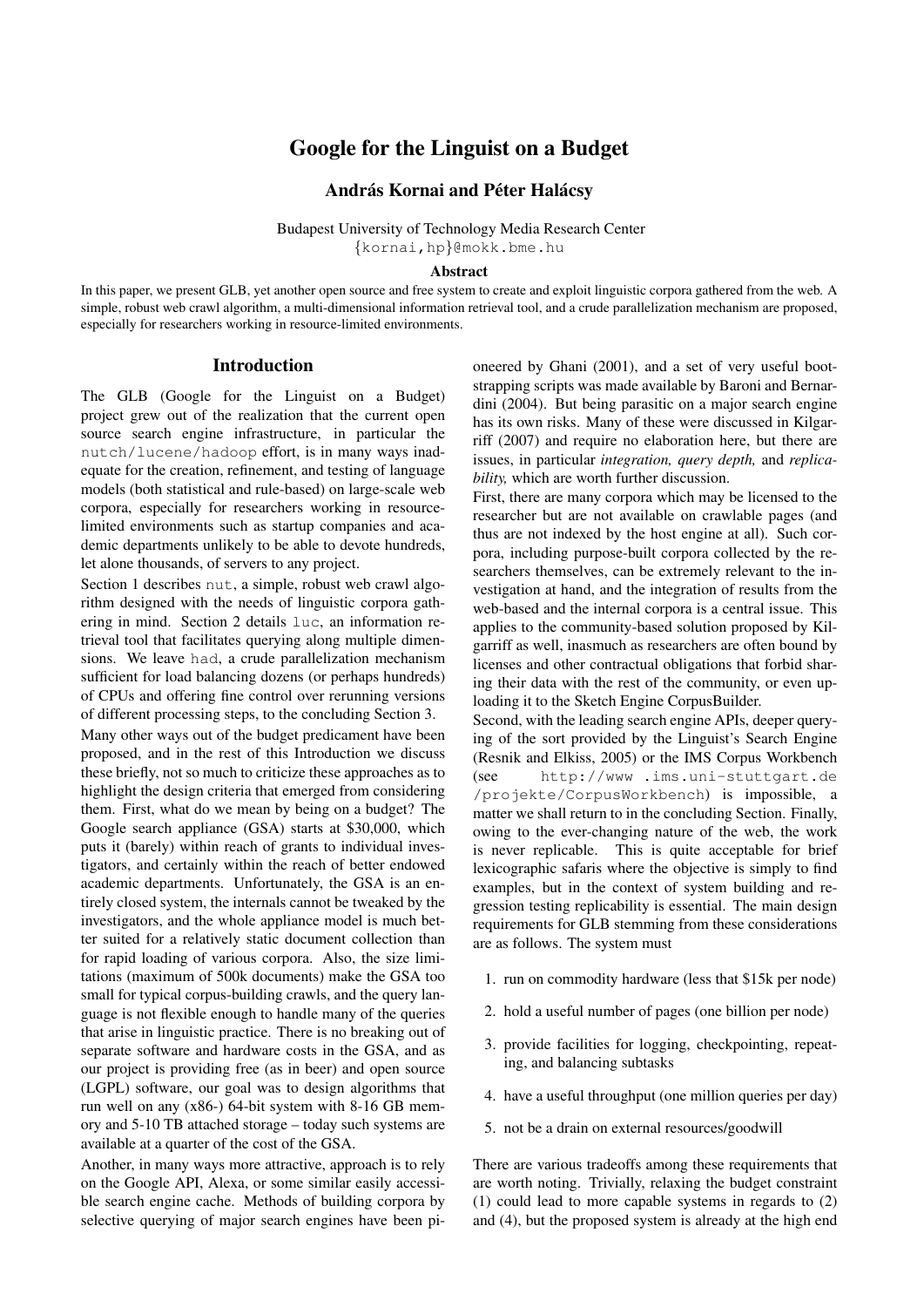of what financially less well endowed researchers, departments, and startups can reasonably afford. In the other direction, as long as the reliability of storage is taken out of the equation (a terabyte non-redundant disk space is now below \$1k), memory becomes the limiting factor, and the same design, deployed on 500m or just 100m items, becomes proportionally less memory-intensive, so running the system on a modern laptop with 4GB memory is feasible. As described in Section 2, GLB does not mandate storage of web pages as such, the items of interest may also be sentences or words. For smaller corpora (in the 1m page range) it may make perfect sense to change the unit of indexing from pages to words and, if disk space is available, to store more information about a unit than the raw text, e.g. to precompute the morphological analysis of each word (or even a full or partial syntactic parse, see some speculative remarks at the end of Section 3). Finally, we note that the design goal of 1m queries per day (12 queries/sec) may be too ambitious if all reads are taken on the same nonredundant disks: while in principle this is well within the speed and latency capabilities of ordinary disk drives, in practice a drive may not stand up against sustained use of this intensity for long. However, those who cannot afford high quality SANs may also be in less of a need to issue millions of queries.

## 1. Nut

Replicability means that pages once crawled and deemed useful must be kept around forever, otherwise later versions of some processing step cannot be run on the same data as the earlier version, which would throw into question whether improvements are due to improvements in the processing algorithm itself or simply to better data. This is not to say that all pages must be in the scope of all queries, just that a simple, berkdb-style list of what was included in which experiment must be preserved. This is in sharp contrast to full-function crawler databases, which manage information about when a host and a particular page was last crawled, when it was created/last changed, how many in-links it has, etc.

In general, neither link structure nor recency matters a great deal for a linguistic corpus, as made plain by the fact that the typical (gigaword) corpora in common use are composed of literary and news text that are entirely devoid of links and are, for the news portion, several years outdated. The exhaustiveness of a crawl is also a secondary concern, since there are far more pages than we can expect to be able to analyze in any depth. This means that it is sufficient to download any page just once, and we can have near-zero tolerance toward buggy, intermittent pages: connection timeouts and errorful http responses are sufficient reason never to go to the page again. Also, the simplest breadth-first algorithm has as good a chance to turn up linguistically relevant pages as the more complex approaches taken in large-scale crawlers.

Among the public domain crawlers, heritrix (see http://crawler.archive.org) has been successfully utilized by Baroni and Kilgarriff (2006) to create high quality gigaword corpora, achieving a crawl throughput of 35 GB/day. Our own experience with heritrix,

nutch, and larbin was that sustained rates in this range are difficult to maintain. We had the best results the WIRE crawler (Castillo, 2005), 8-10 GB/day sustained throughput for domains outside .hu and nearly twice that for .hu (the crawls were run from Budapest, see Halácsy et al 2008).

Our main loop is composed of three stages: management, fetching, and parsing. Since most of the time is spent fetching, interleaving the steps could save little, and would entail concurrency overhead. We manage three data sets: downloaded URLs, forbidden URLs (those that have already displayed some error), and forbidden hosts (those with dns resolution error, no route to host, host unreachable). We do not manage at all, let alone concurrently, link data, recency of crawl per host, or URL ordering. This simplifies the code enormously, and eliminates nearly all the performance problems that plague heritrix, nutch, larbin and other highly developed crawlers where clever management of such data is the central effort. To speed up name resolution (host,ip) pairs already resolved are stored in a simple hash table, and we ignore issues of hosts with multiple IPs and the existence of CNAMEs. The three lists we maintain are read into memory once and written on disk for the next stage, so nothing is ever overwritten. As a matter of fact, it is sufficient for the fetcher to simply append to the list of downloaded URLs on disk, since duplicate elimination (which is not a big issue here) can happen as part of building the hash table on the next cycle.

The bulk of the time is spent fetching, and the efficiency of the fetcher is due essentially to the tightly written ocamlnet library, which was designed for high performance from the ground up. We use asynchronous, nonblocking I/O throughout, with callbacks that mesh well with the functional paradigm. We keep a maximum of N (in the range 1000-2000) connections open. Just as the WIRE and larbin (Ailleret, 2003) crawlers, we use GNU ADNS (Jackson and Finch, 2006), an asynchronous-capable DNS client library to resolve IP address of unknown hosts. We keep every resolved IP cached, ignoring changes and TTL issues entirely. Asynchronous name resolution improves speed by a factor of 10. Since the fetcher runs in a single process (with OS-level callbacks), the downloaded HTML file is simply appended to the tail of a large batch. In case of errors (including the case when mime type is not text/html) the URL is placed on the forbidden list. Because charsetnormalization is a step that cannot always be performed by standard libraries, we prefer to save out the charset information that is given in the http together with the original text and perform the conversion at a later stage. This facility would actually be a very useful addition in crawlers like WIRE or larbin which perform charset-normalization at download time, especially if the target is a less commonly taught language where the standard conversion libraries are not mature.

The parse step locates  $\leq a$  href= and pulls out the following quoted string, normalizing this using the base URL of the page. URLs containing angled brackets, question marks, or space/tab/newline are discarded. It is the responsibility of the management stage to detect duplicates, filter out the forbidden URLs and hosts, and to organize the next pass search in a manner that puts less load on smaller sites,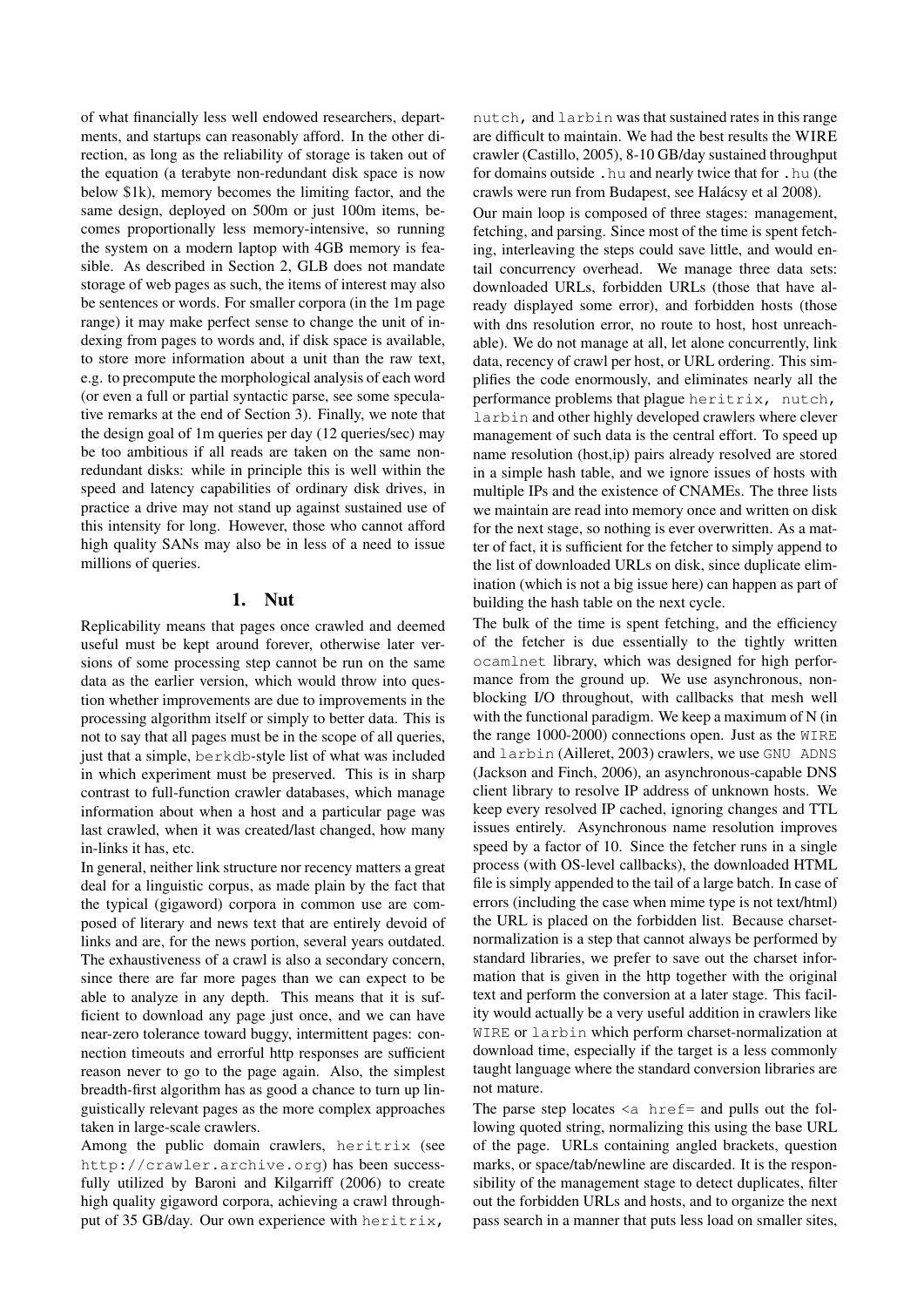leveraging the built in ability of ocamlnet to serialize requests to a single host.

Altogether, the effort to tailor the crawl to the need of linguists pays off in notably improved throughput: instead of the 35 GB/day reported in Baroni and Kilgarriff (2006), nut has a sustained throughput of over 330 GB/day. This number is largely delimited by bandwidth availability at the Budapest Institute of Technology: nut is three times as fast (over 20 GB/hour) at night than during the day (8 GB/hour).

### 2. Luc

In search engine work the assumption that the fundamental unit of retrieval is the document (downloaded page) is rarely questioned. Yet in many classical IR/IE applications, books are broken up into chapters to be ranked (and returned) separately, and in question answering it is generally necessary to pinpoint information even more precisely, breaking documents down to the section, paragraph, or even sentence level. In many linguistic applications the objects of interest are the sentences, but for purposes of morphological analysis we are also interested in systems capable of responding to queries by single words or morphemes. For the smallest elements it is tempting to keep the entire dataset in main memory, but this would entail a drastic loss of efficiency for corpora that go beyond a single DVD: under more realistic query loads the system would page itself to death.

The luc IR subsystem of GLB stands neutral on the size or composition of the retrieved unit, but it assumes that in the typical (non-cached) case it will take at least one disk seek to get to it. At the 2GHz clock speeds and 10ms seek latencies typical of contemporary hardware, one can easily invert a 100x100 matrix the time it takes to fetch a single disk block. Thus the name of the game is to minimize the seeks, which means that all information about a retrieval unit that is relevant for speeding up queries must be precomputed and stored in an index kept in memory. Luc limits the size of the indexes to 4GB with the idea that at any given time two copies (a working copy and one under update/refresh) must stay in main memory. Since a billion retrieval units (see our goal 2) will require four-byte pointers (seek offsets), the 4GB limit on indexes is very tight, leaving no room for auxiliary indexes or meta-information stored with the offset. But if such information cannot be stored with the document pointer, how can it be accessed? The key idea is to use the pointer itself, or more precisely, the location of the pointer in memory, to encode this information. We assume a small set of  $k$  dimensions, each dimension taking values in the [0,1] interval. Typical features that could be encoded in such numbers include the *page rank* of a document, the *authority* of the site it comes from, the *recency* of the document, its normalized *length*, and so on. In practice, none of these scales requires the granularity provided by 64-bit floats, and there are many quantization techniques we can use to arrive at a more compressed but still useful representation. Without loss of generality, we can assume that in any dimension values are limited to integers in the 0 to  $M_i$  range for  $i = 1...k$ .

There are important retrieval keys, such as the presence of a word  $w$  in a document, which require some encoding to fit into the luc model. We rank words by DF (and within a single DF, lexicographically) to arrive at a canonical ordering: in a typical gigaword corpus there will be on the order of a million different words. A single document will be indexed as many times as it has different words, so a gigaword corpus will require perhaps a hundred million pointers (but not more, since the per-document token multiplicities are collapsed).

The entire index is conceptualized as a single  $k$ dimensional array with static bounds  $M_i$ . The main advantage of this view is that pointers to documents that should come early on the postings list are located close to the origin, and are accessible as  $k - 1$  dimensional slices of the original array. For example, if our query involves the terms *plane, of, immanence*, it is the last word which has the highest IDF, and query execution may begin by fetching the contents of the subarray that has the kth coordinate fixed at the value assigned to this word. Since the index array is very sparse, the key to fast execution is to compress it by kd-tree techniques.

In the luc model the impact of the different dimensions of classification on memory usage is similar to the impact that building a secondary array would have, but this fact is carefully hidden from the retrieval routines. For example, if we wish our posting lists to contain not just words, but POS-tagged words, the number of pointers per document grows (assuming that not every token of a type gets tagged the same way), and this impacts the size of the tree that supports the sparse array. Once the meta-information stored with a retrieval unit grows beyond 4 bytes, either index size cannot be kept at 4 GB or the number of retrieval units per node must be curtailed. Either way, the design aims squarely at what is likely to be the sweet spot in the memory price/performance curve for the next decade or so, with 8-16 GB DIMMs already reasonably cheap today and 64-128 GB machines likely to be commodity by 2020.

# 3. Conclusions

GLB is work in progress. Nut, the best developed component, is already in the performance tuning stage. It is currently capable of 50-200 URLs/sec, (20 MB/s download bandwidth, more than what our network can sustain), which we consider satisfactory for a single node, and large-grain parallelization in had style is not complicated. At the time of this writing nut still ignores robots.txt, but once this antisocial behavior is fixed it will be ready for release (planned by the time of the meeting) under LGPL.

Luc is in a more preliminary stage, especially as we strive to optimize query execution. The design described above is really optimized for the situations where the bulk of the subselection work is carried by the partial ordering that is encoded in any coordinate dimension. This works well for IDF, recency, and all other examples described in the main text, but falls short of the ideal of matching subtree-like patterns in syntactic descriptions (parse structures) that is explored in LSE. Realistically, we do not believe we can keep as much information as a parse tree in memory for each sentence and still maintain high performance characteristics, but this is largely a question of encoding parse information efficiently in an array-based system.